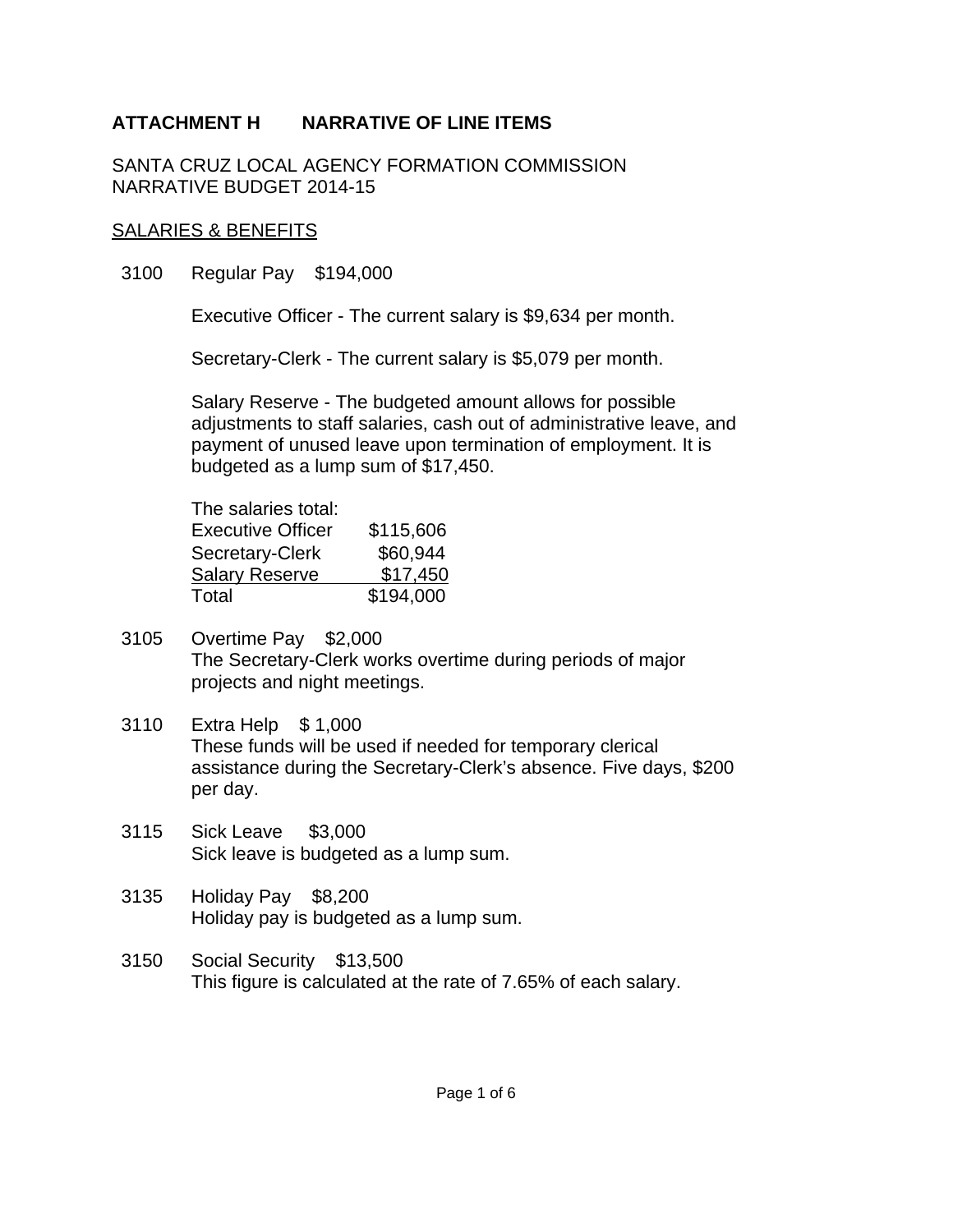#### 3155 PERS \$33,400

This amount covers the Commission's contributions to the Public Employees Retirement System. Effective July 1, 2014 the employer's share will increase from 15.607% to 16.493%. The Commission matches the benefit levels provided to comparable County employees. The Commission Pays the 7.00% employee contribution for the Secretary-Clerk, but not for the Executive Officer. The standard pension costs are budgeted at \$33,400.

### 3160 Employee Insurance \$37,500

This amount provides for health insurance through PERS and for dental, eye care, life insurance, and limited disability insurance through the County's program. The employees pay part of these costs. The employees' contributions are budgeted as revenue, and reduce the net cost of this benefit to the Commission from the gross amount shown in this line item by approximately \$2,300. The total line item is calculated at 5% above the estimated FY 2013-14 amount.

- 3165 Unemployment \$400 This amount is budgeted at the same amount as the estimated FY 2013-14 amount.
- 3170 Workers' Comp. \$900 The Commission obtains this coverage from the Special District Risk Management Authority. The FY 2014-15 amount is an estimate of SDRMA dues and premiums, net of any credits.

SUBTOTAL SALARIES AND BENEFITS \$293,900

### SUPPLIES AND SERVICES

- 3240 Telecom \$1,800 The telephone cost is calculated at the highest expenditure over the last three years.
- 3355 Maintenance of Office Equipment \$500 LAFCO leases a copier. This amount represents the extra copies cost as well as maintenance of other office equipment.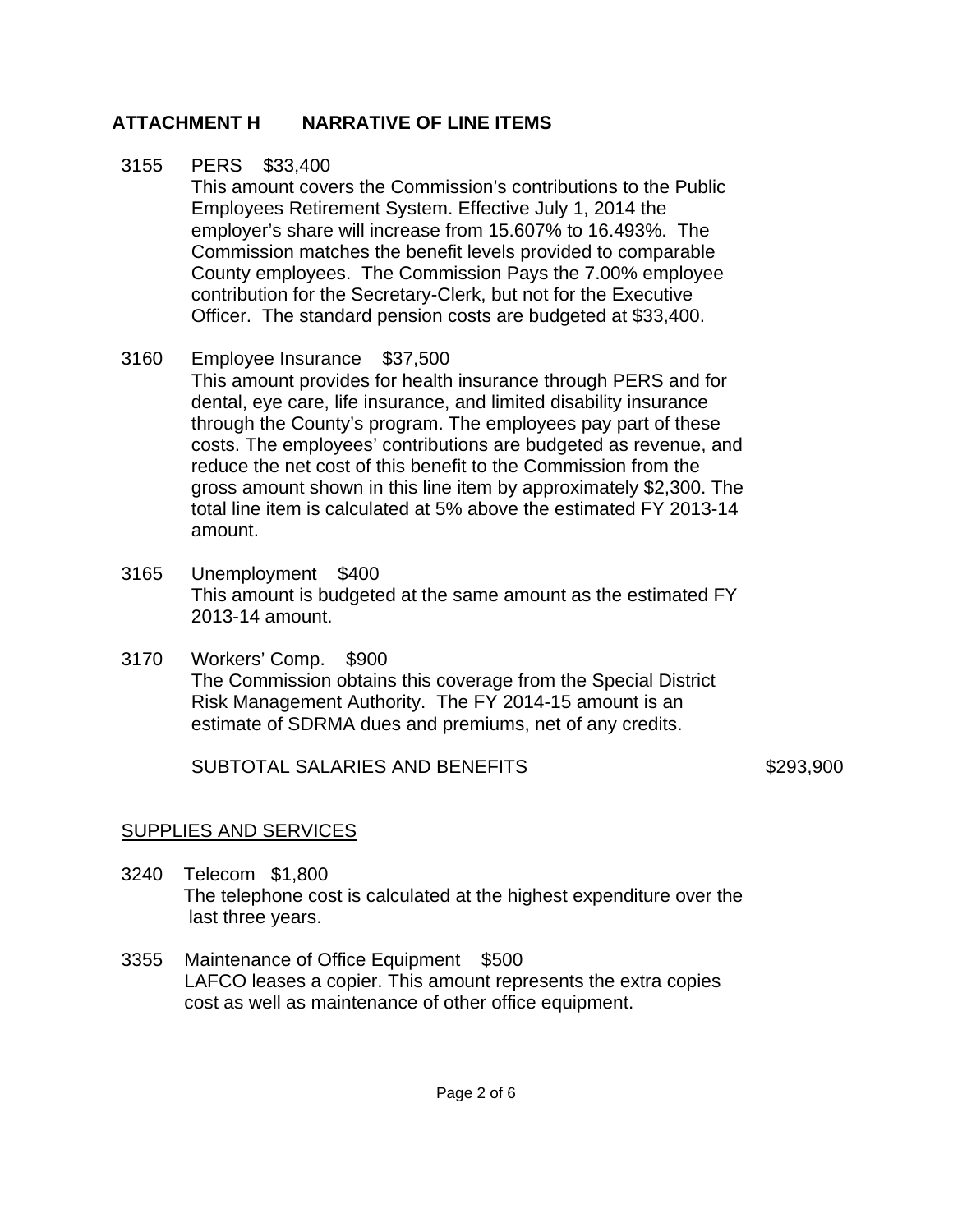- 3450 Memberships \$4,000 This amount provides for membership in the California Associations of LAFCOs and the California Special Districts Association.
- 3451 Computer Hardware \$0 Both office computers have been replaced during the last 3 years.
- 3484 Duplicating \$2,400 This amount provides for production photocopying of reports done at the county's duplicating shop or at a local printing shop.
- 3489 Software \$1,100 This is budgeted at the highest amount over the last three years.
- 3491 Postage \$2,100 This is the cost of mailing public notices and regular correspondence. It is budgeted at the highest expenditure during the last three years.
- 3492 Subscriptions \$800 It is budgeted at the highest expenditure during the last three years.
- 3493 Supplies \$1,600 It represents office supplies. It is budgeted at the highest expenditure of the last three years.
- 3505 Accounting and Auditing \$1,100 This amount is the cost of accounting services from the County Auditor. It includes payroll, vendor payments, and auditing. It is budgeted at the highest expenditure during the last three years.
- 3515 Attorney \$142,500 This amount represents routine legal services from County Counsel's office or a private law firm (\$40,000), and a litigation reserve (\$102,500).
- 3575 Data Processing \$9,300 The County Information Services Department charges LAFCO with its share of the staffing overhead used to support LAFCO's computers, printers, and access to the County's geographic mapping system, accounting, fiscal, and other data bases. The amount is budgeted at the highest expenditure during the last three years.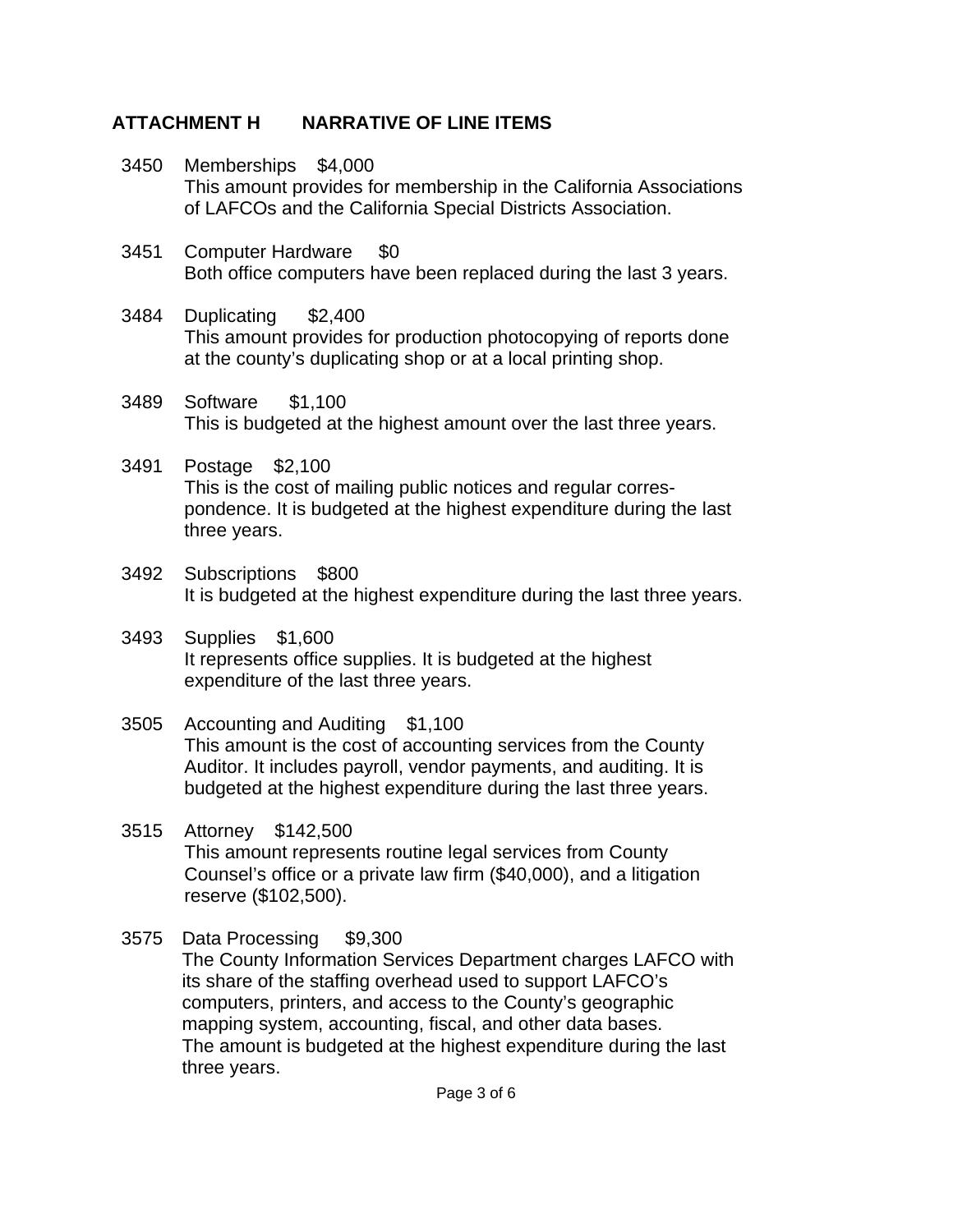- 3576 Data Printing \$0 This used to account for the electronic printing of agenda packets by the County Information Services Department. Beginning in FY 2011- 12, this use of this sub-object was discontinued.
- 3585 Director Fees \$6,000 This amount is calculated based upon seven commissioners and four alternates being paid a meeting stipend for eleven meetings per year.
- 3590 Surveyor \$1,000 This amount covers map checking by the County Surveyor and map prints from the County Public Works Department
- 3665 . Professional Services \$75,000

This amount provides for outside assistance when preparing spheres of influence, municipal service reviews, reorganization studies, and other special studies. The Local Government Reorganization Act requires LAFCO to prepare municipal service reviews and update all spheres periodically. Over several years, the Commission has been building up its professional services reserve so that an outside consultant could be used to prepare some municipal service reviews, or prepare a major reorganization study. The recommended amount would increase the professional service reserve by \$30,000 over its balance on June 30, 2014.

- 3790 Legal Notices \$1,700 This amount is used to pay for public hearing notices and other legal advertising. It is calculated at the highest expenditure during the last three years.
- 3810 Rents \$8,000 The County charges LAFCO rent for its office on the third floor of the Governmental Center. The annual rent is \$7,395 with no additional costs. Additionally, the County charges LAFCO to store LAFCO's old records in the County warehouse and to retrieve them when requested. This amount is calculated at the current year costs.
- 3975 Miscellaneous Expenses \$3,000 This sub-object is used for paying web-hosting costs, State Board of Equalization filing fees, and California Department of Fish and Wildlife environmental fees. It is calculated at the highest expenditure over the last three years.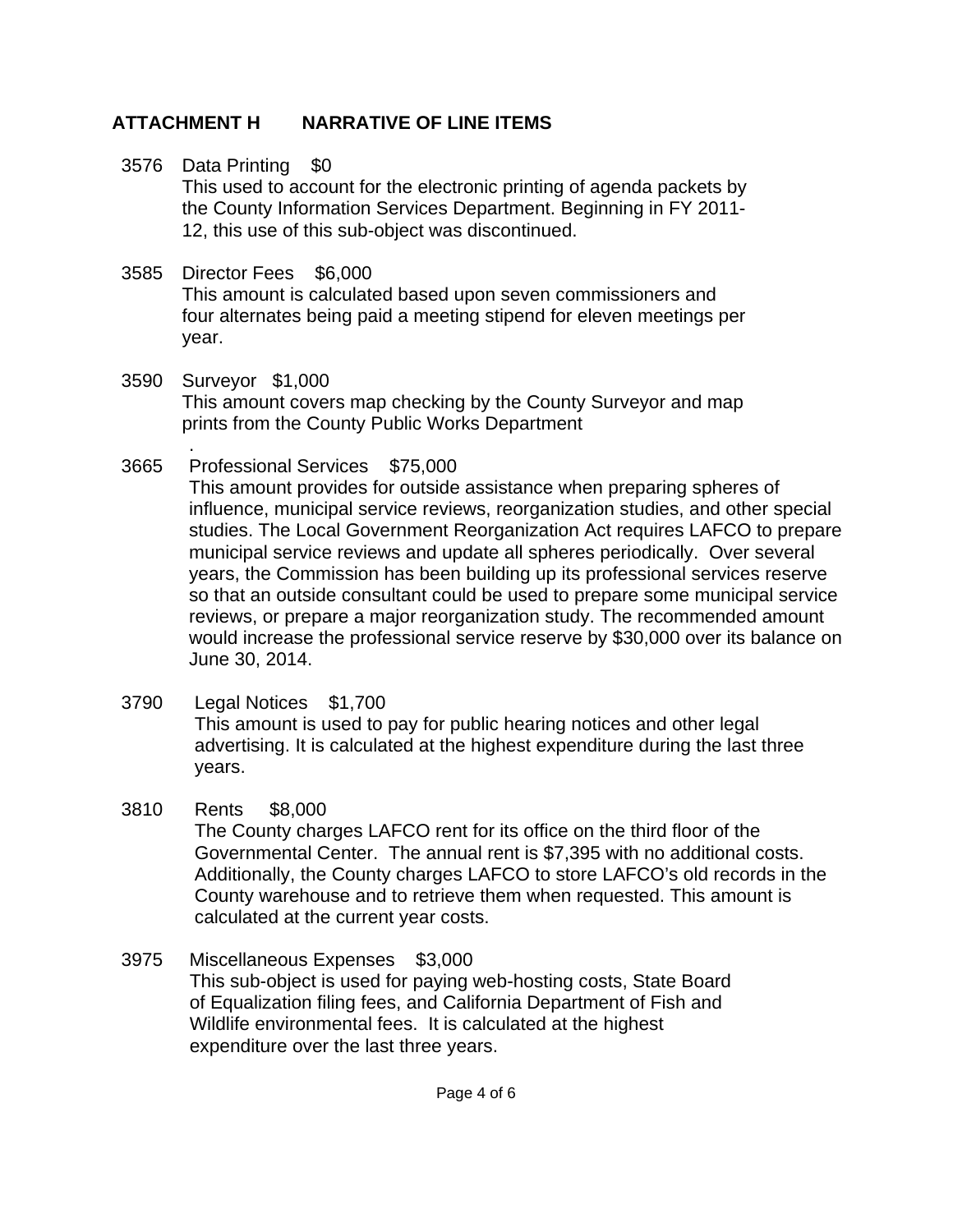### 4110 Books \$300

This entry is used to purchase books and other written materials. The budgeted amount is estimated at the highest cost over the last three years.

## 4150 Airfare \$3,000

Airfare is used to attend meetings that are in distant locales in California, usually southern California. The budgeted amount is estimated at ten round trip flights at \$300 per trip.

#### 4154 Education and Training \$800 This represents staff development courses and seminars. The budgeted amount is estimated at the highest cost over the last three years.

- 4162 Lodging \$5,200 Lodging is budgeted to allow Commissioners and staff members to attend training sessions and meetings. It is budgeted as a lump sum.
- 4164 Meals \$400 Meals are budgeted as a lump sum.

#### 4166 Mileage \$1,000 This includes mileage for staff delivery of agendas, other office errands, and allowance for Commissioners and staff to attend conferences, seminars, CALAFCO Board meetings, and other meetings. It is budgeted at the highest expenditure over the last three years.

### 4168 Travel Other \$200 These are miscellaneous travel costs such as train fares, bus fares, parking and bridge tolls. It is budgeted at the highest expenditure level over the last three years.

#### 4170 Registrations \$4,100 Workshop and conference registrations are budgeted to pay for Commissioners and staff members to attend conferences and workshops. It is budgeted as a lump sum.

4830 Principal on Lease \$1,500 This amount is the principal on the copier lease.